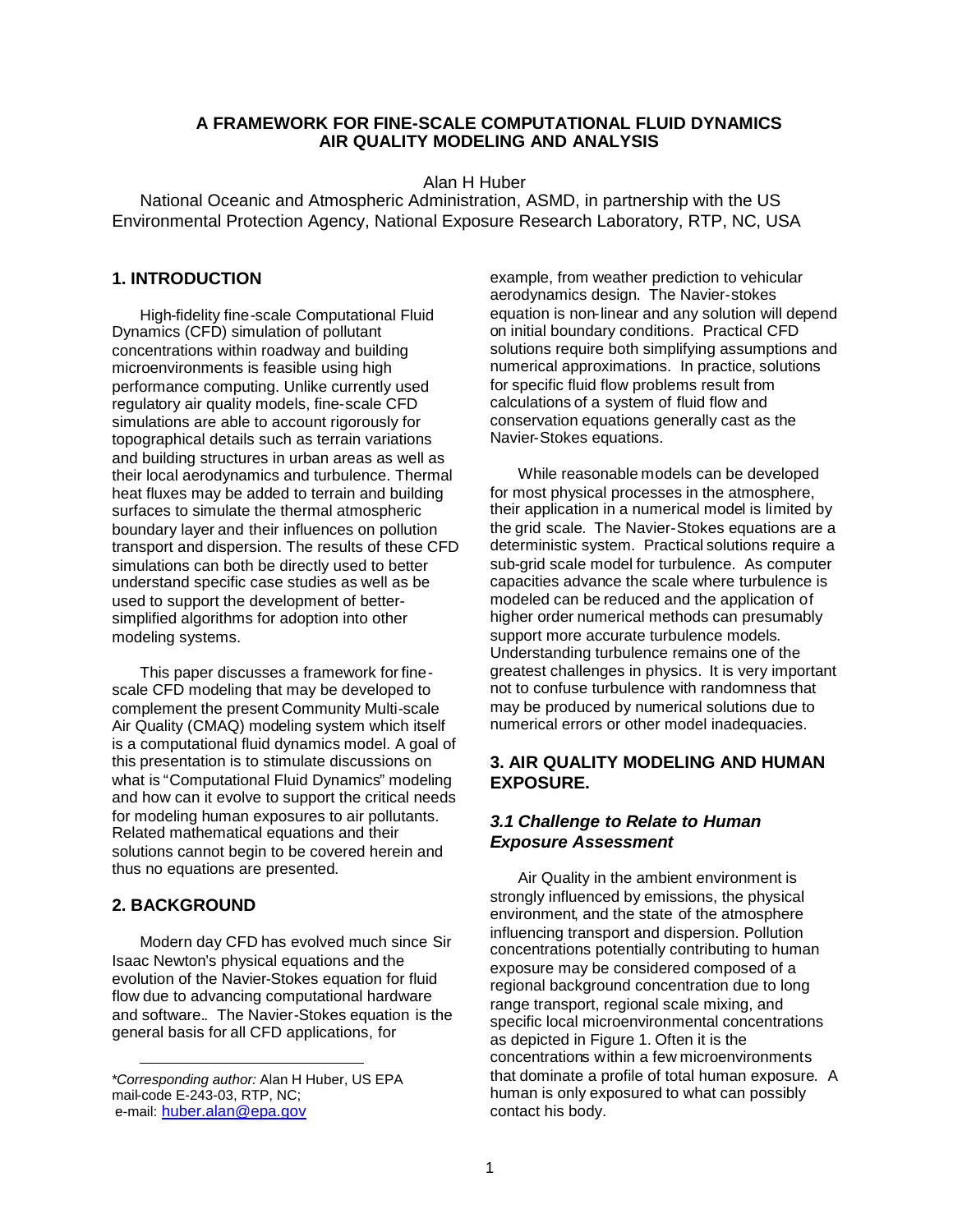

Figure 1. Depiction of local microenvironments plus regional background air concentrations.

The science of human exposure assessment in support of health risk assessment to pollution requires concentrations that are both temporally and spatially resolved to estimate direct contact with the human body. Ott (1995) identified four questions that exposure science should address in support of human health risk analysis: a) how many people are exposed? b) what is the level of each person's exposure? c) what are the causes of exposure? d) how can exposures be altered efficiently? Additional overviews on issues linking environmental concentrations to profiles of human exposure may be found, for example, in Özkaynak (1999) and McCurdy (2000). There are challenges for the air quality modeling community for linking concentration to temporal and spatial scales associated with profiles of human exposure relevant to supporting health risk assessments.

## *3.2 The Present CMAQ Modeling System*

The CMAQ model has been designed to approach air quality as a whole by including stateof-the-science capabilities for modeling multiple air quality issues (Byun and Schere; 2006, 2004). CMAQ was designed to have multi-scale multipollutant capabilities so that separate models are not needed for urban and regional air quality modeling. Various chemical and physical processes thought to be important for understanding atmospheric trace gas transformations and distributions are modeled. The CMAQ modeling system links models for meteorology, emissions, and air quality on a common temporal and spatial scale. It produces air quality concentrations resolved at its applied grid resolution. Regional air quality applications are normally applied at grid resolutions larger than 10 km. Urban applications are applied at smaller grid scales but there is a meaningful limit due to

the sub-grid scale process models. The present framework of the CMAQ modeling system well supports environmental issues where its gridaveraged concentration is applicable. For example, regional emission control strategies are especially applicable while specific profiles of human exposure concentrations are not. The system may presently be useful for estimating profiles of human exposure for pollutants having course temporal and spatial distributions at or above the grid scale.

# *3.3 Potential Framework for Interfacing CMAQ CFD with Fine-scale CFD Models*

With ever increasing computational capacities the ability of extending or interfacing CMAQ to spatially finer-scales is becoming practical. Finer temporal scales are a greater challenge. Traditionally, fine-scale CFD software uses finite volume numerical method to best accommodate complex geometries and unstructured grids. CMAQ software uses finite difference methods which must use a structured grid. Extending to finer scales is most meaningful where there are significant sub-grid inhomogeneities to the present CMAQ grid scales and where supporting information is available at the finer scales. In principal, the fine-scale finite volume numerical methods can be interfaced with the present CMAQ-type grid system. An extension of CMAQ to already existing fine-scale CFD code with advanced chemistry and physical processes models is envisioned as the complete way to proceed. Further scoping of the related issues is needed and justified to extend CMAQ's capabilities to model human exposure profiles. This challenge is presented now to start the discussions with hope it may lead sooner to a working plan.

An interim alternative to full implementation of an extension of CMAQ to fine-scales would be when needed to run a fine-scale model separate from CMAQ but pass resulting useful information between the two model codes. The larger CMAQ grid scale could be used to form the external boundary conditions for the fine-scale model through driving wind fields and adding background pollutant concentrations for the fine-scale model. Likewise, output from the highly resolved finescale model could pass improved local scale winds (and other atmospheric state variables) along with pollutant concentrations generated from internal emissions into the CMAQ model.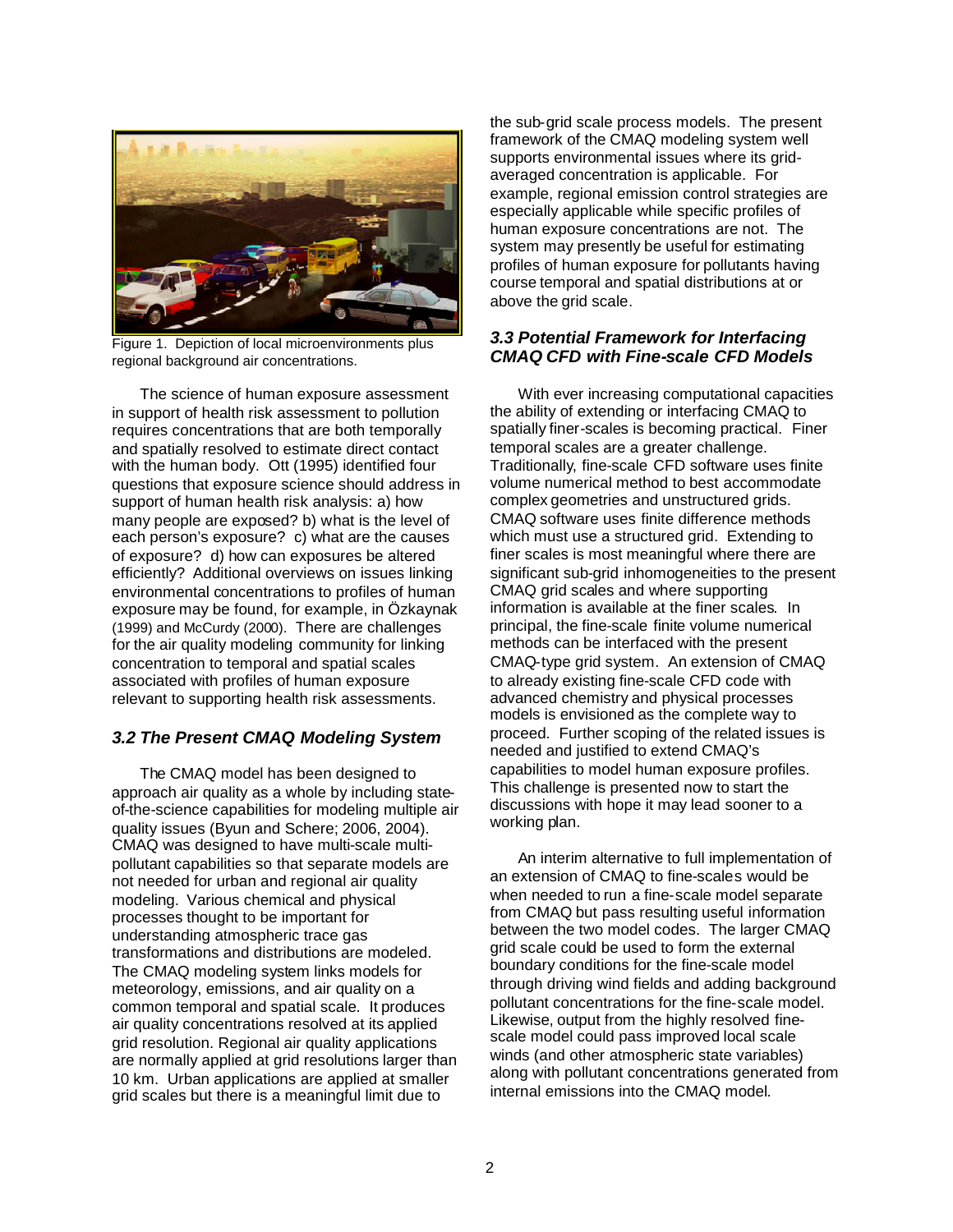Meeting the challenges of extending a CMAQlike air quality modeling system to fine scales is the natural way to support total human exposure modeling. In rural areas without significant buildings or variation in landuse characteristics, if necessary, more simplifying methods may be applicable. The CMAQ sub-grid may be carefully linked for simple situations with an analytical plume model. For example, applications of EPA's AERMOD (Cimorelli et al., 2005) model on the fine "local" scale may be interfaced with and driven by the wind field from a regional grid model. This should work well where there are only a few significant sources and/or no significant complications due to buildings or other structures influencing pollution transport and dispersion. AERMOD cannot be expected to be applicable within an urban environment. Earlier applications applying adjustments to analytical plume models (for example; Huber; 1988, 1989) found limited success for isolated clusters of simple-shaped buildings.

#### *3.4 Fine-scale CFD Models for Exposure Factors.*

Fine-scale CFD models can support the development and application of human exposure factors without interfacing to a CMAQ-type air quality modeling system. This would especially be applicable to the simulation of exposure profiles from sources within the fine-scale model domain. Human exposure models apply human exposure factors principally based on observations of relationships between pollutant concentrations at human contact and concentrations at surrounding points in the ambient environment, often a single neighborhood monitor. The CFD model can be used to develop databases to complement the dearth of exposure measurements and ambient measurements that exist in all urban areas. Measurements from field case studies are more limited than desired to support the development of human exposure profiles. The time has come for field measurements to support the evaluation of fine-scale CFD simulations so there is a reliable model for developing expanded databases to support human exposure assessments.

# **4. PRESENT EXAMPLES OF FINE-SCALE CFD MODELS AND THEIR APPLICATIONS**

The US Environmental Protection Agency (EPA) has a project using FLUENT CFD software to develop applications for urban environments. A goal has been to demonstrate best practices for using CFD as a tool for estimating potential human exposures to local sources of toxic air contaminants in geometrically complex environments. FLUENT (2005) is a general purpose CFD software system with options for developing new and expanded applications through use of user defined functions. Examples of this work can be found, for example, in Huber et al. (2004, 2006) and Tang et al. (2006). To date the project has focused on steady-state solutions to the Reynolds-Averaged Navier-Stokes (RANS) equations with the widely used k-ε turbulence models. Ongoing developments are being extended to include unsteady solutions and higher order turbulence models as well. In any case, the fine-scale RANS models are most appropriate for interfacing with a CMAQ-like air quality model. Much has been learned and we are now ready to begin to determine how best to interface with the framework of a CMAQ-like larger grid modeling system.

A few example study cases are presented below to show the high-fidelity that is presently possible. While there is no thermal heating for these cases, methods have been developed for adding heat fluxes to any grid face or volume. These examples show that urban building environments may be specifically modeled within 1-4  $km<sup>2</sup>$  at very fine scales to sufficiently resolve the significant features in the wind field to support simulation of steady-state pollution transport and diffusion distributions. Special source emissions and effects from moving vehicles may be added to these steady-state simulations. There is a growing literature with similar examples. For example, Kondo et al. (2006) demonstrates application of a multi-scale CFD model. Multi-scale CFD for this application is a nested regional meteorological model at 3 grid resolutions and a separate finescale CFD air quality model to estimate concentrations in the neighborhood of a major roadway. The state-of-art and science for applying fine-scale CFD models is rapidly growing. Just a taste of what is possible could be provided herein.

Test cases have been developed for Manhattan, NY. The building and terrain geometry was licensed from Vexcel Corporation. Test cases were run with boundary inlet winds set at S(180), SW(225), W(270), NW(315), and N(360). The 20 million cell solution is rich with fine-scale detailed structure in the wind distribution. Figure 3 shows a nearly 4 km<sup>2</sup> building domain and surface grid placed on a larger model domain including terrain.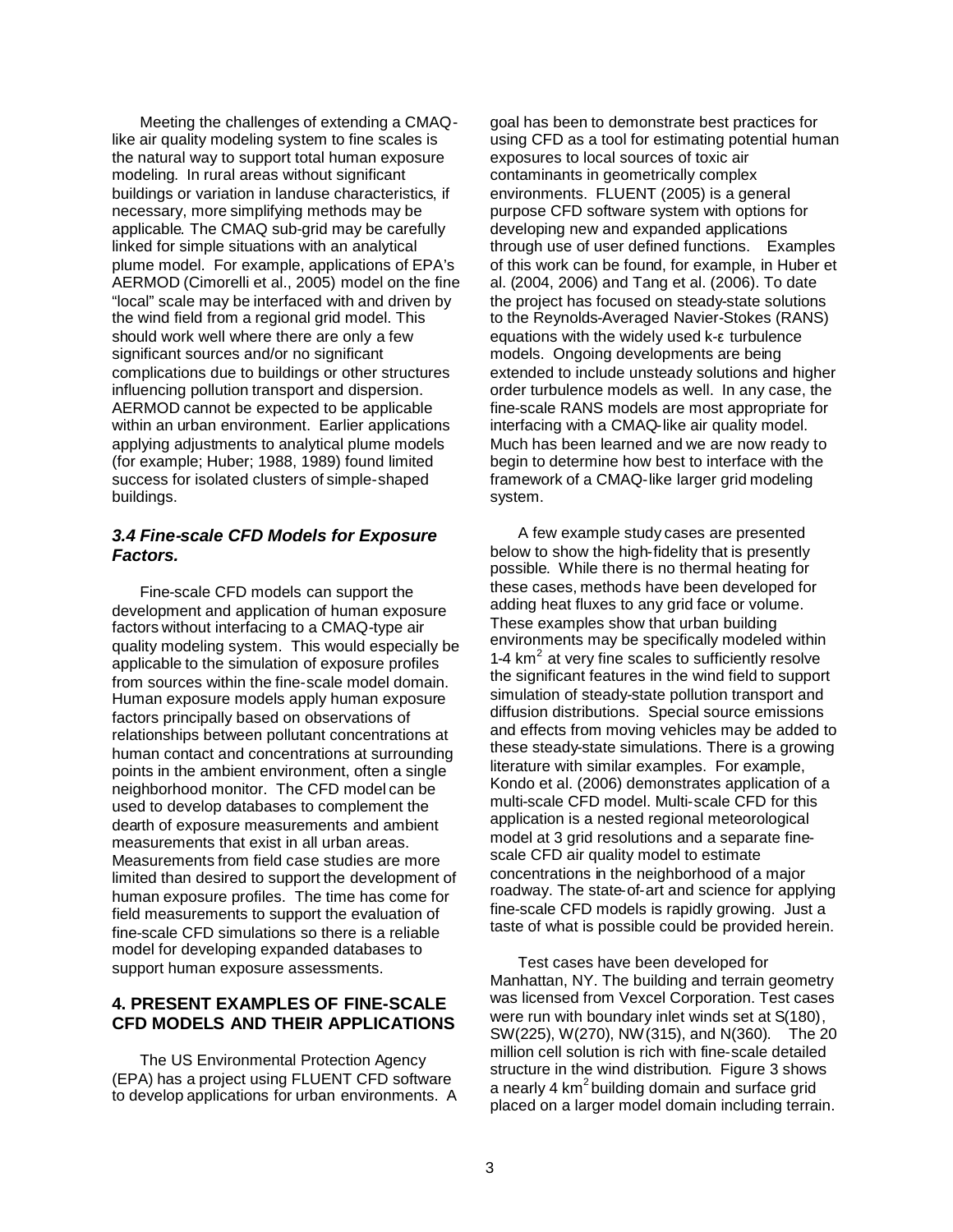A 20 million cell unstructured grid was constructed with 1-2 m size near the building surfaces to larger than 10 m far away from the buildings within a 1 km deep atmosphere-like boundary layer. The domain is oriented as depicted by the 3-axes displayed in Figures 3 and 4 (red arrow pointing East, green arrow pointing North). Figure 4 shows vertical velocity on several horizontal slice-planes through a volume study zone (defined as a 1.8 km by 0.8 km horizontal area through the full 1 km vertical domain depth). Vertical velocity is minimal near the top of the 1 km deep domain (not shown). Vertical velocities were observed to be generally largest in the windward half of the study planes or specifically near tall building faces such as shown near the tall Empire State building.

The patterns of horizontal winds near the surface have winds oriented in all directions making it hard for an isolated local bystander to estimate the boundary wind direction or even which way the winds would blow on the neighboring block. Simulations are being examined to determine "bulk" flow parameters. The horizontal wind velocities were area-averaged at z= 5, 10, 25, 60, 85, 110, 160 and 210 m above ground level (AGL) and compared with the inlet boundary conditions. Figure 5a shows the urban canopy effect. At 210 m (most buildings are lower) the wind speed nearly equals the inlet value accept for the N case. The average wind direction is strongly influenced below 25 m. This is very useful information for supporting the development of reliable site-specific urban canopy models.

Figures 6 and 7 show that there are variations in the wind patterns due to influences from specific buildings. There tends to be downward mass flow along windward building faces and upward mass flow along leeward building faces. Pollutants are naturally transported within the wind fields. Figure 7 shows how the shape and direction of a pollution plume may vary within the same wind field. The visualized plume represents the outer boundary from point emissions. Plume differences have been found to be significant for even minor changes in the emission location.

A CFD model of a 1 km<sup>2</sup> urban residential Baltimore, MD neighborhood with building and street geometry has been developed to support a study of human exposure from local street emissions. The digital model has sub-meter accuracy based on analyses of aerial and ground photographs. Methods have been developed to simulate time-averaged roadway turbulence and



Figure 3. Model domain with surface grid.



Figure 4. Horizontal planes displaying vertical velocity.

a) Wind speed



Figure 5. a) Area-averaged wind speed. Blue circles (B) plot the inlet wind profile b) Wind direction.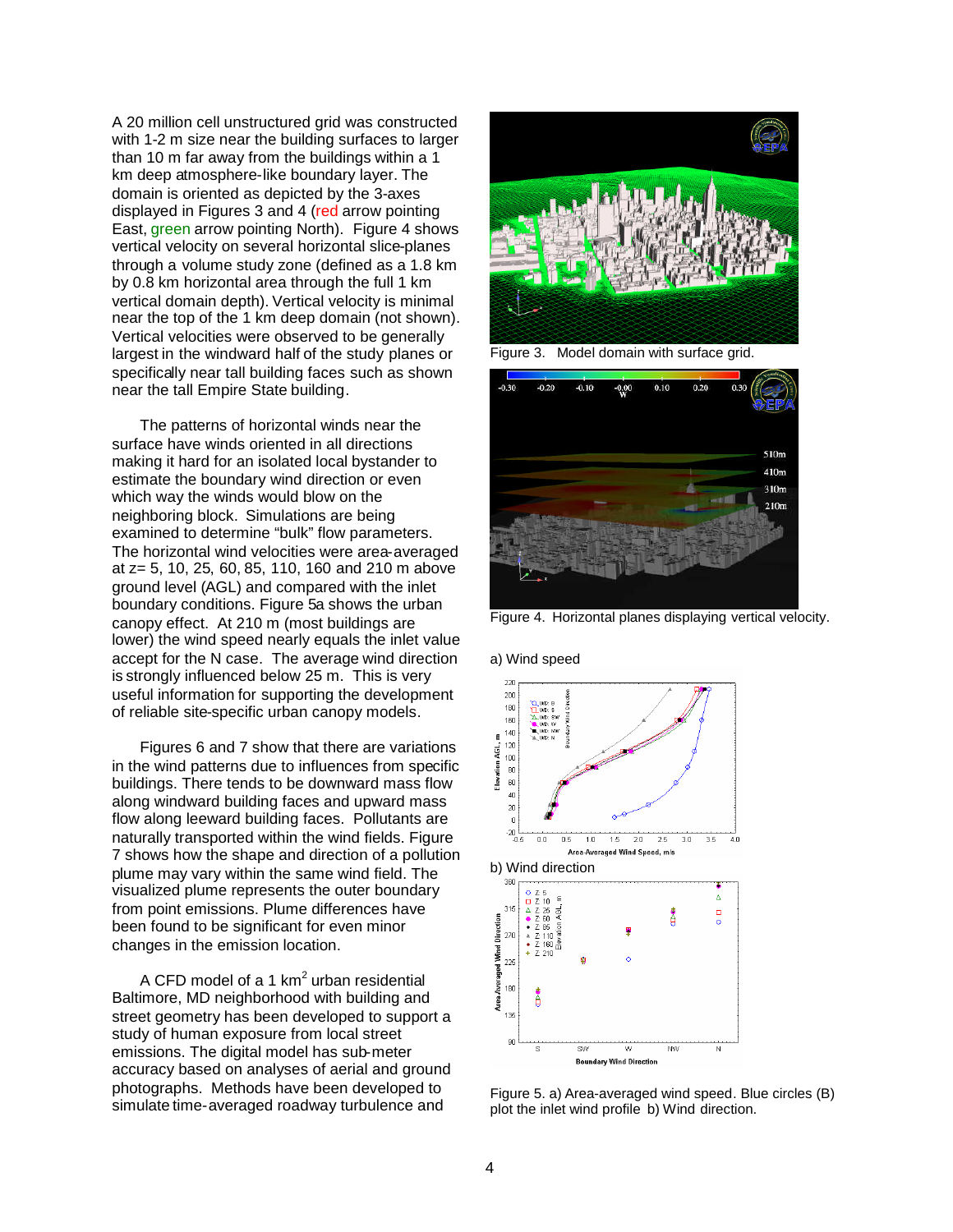

Figure 6. Surface winds (Top) and with concentration from a point source (Bottom) for the SW case.



Figure 7. Top and Bottom picture shows a plume initiated from different point locations but within an identical wind field.

mobile source emissions based on Kastner-Klein et al. (2003) and Di Sabatino et al. (2003). Figure 8a below shows a vertical cross section slice of the domain grid with higher resolution near the building faces. This figure also shows the vehicle effects box (source of momentum and TKE within blue and purple boxes and shown expanded in the insert) and the smaller vehicle emissions box (yellow and orange shown in the insert) both running along a street. Ambient winds are from

a) Grid resolution



b) Wind velocity



c) Concentration



Figure 8. View of modeling a) domain grid resolution including the vehicle effects box along the roadway and vehicle emissions source box within b) wind and c) concentration.